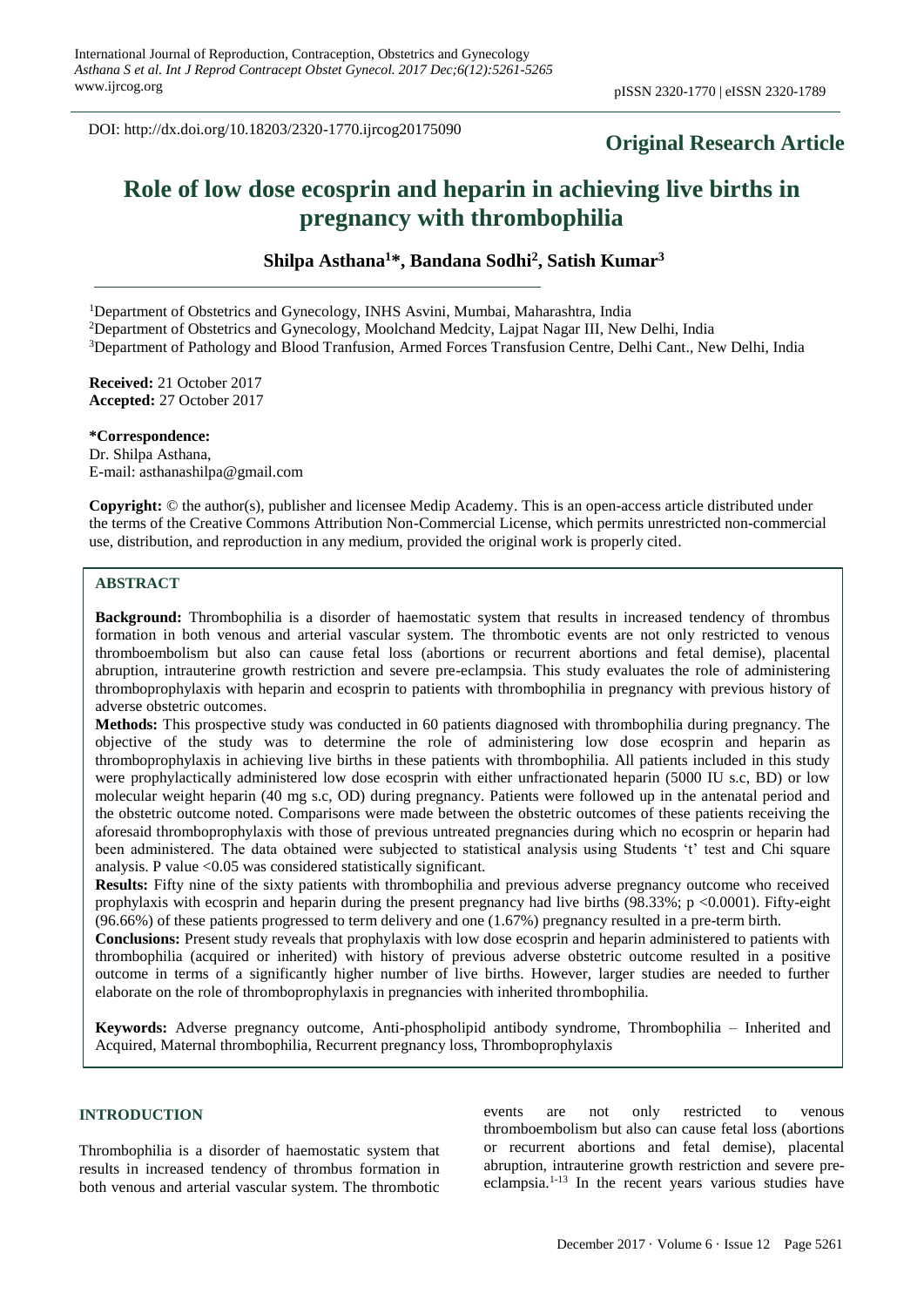evaluated the role of administering thromboprophylaxis to patients with previous history of adverse obstetric outcomes who have tested positive for inherited and acquired thrombophilia.<sup>11,14-17</sup> This study adds to the existing data base discerning the role of thromboprophylaxis with heparin and ecosprin in patients with thrombophilia in pregnancy.

## **METHODS**

Sixty antenatal patients aged between 20-35 years diagnosed with thrombophilia attending the antenatal clinic at large tertiary government – run teaching hospital were included in this study. Ethical clearence was obtained from the Standing Hospital Ethics Committe prior to commencement of the study.

#### *Inclusion Criteria*

All antenatal patients with singleton pregnancy with thrombophilia (inherited or acquired or both) with a history of previous adverse pregnancy outcomes were included in the study. Previous adverse pregnancy outcomes in the patients included in this study were defined as unexplained intrauterine demise, abortions or recurrent abortions, history of early onset preeclampsia, intrauterine growth restriction, abruptio placenta, history of deep venous thrombosis and cerebro vascular accidents occuring in previous pregnancy.

#### *Exclusion criteria*

Patients without any risk factors or bad obsteric history, those with multiple pregnancies, gestational diabetes, hypothyroidism, abnormal uterine morphology and autoimmune diseases were excluded from this study.

A total of 60 patients with history of previous adverse pregnancy outcomes diagnosed with thrombophilia (acquired, inherited or both) were prophylactically administered low dose ecosprin with either unfractionated heparin (30 patients) or low molecular weight heparin (30 patients). Written informed consent was obtained from all patients included in this study. The dose of ecosprin used was 75 mg administered orally once daily (OD) and that of unfractionated heparin (UFH) was 5000 IU given subcutaneously (s.c) twice daily (BD) and low molecular weight heparin (LMWH), enoxaparin 40 mg subcutaneously once daily.

Thromboprophylaxis with low-dose ecosprin and heparin was commenced on confirmation of pregnancy and continued in the antenatal period in all patients included in this study. Ecosprin was discontinued at 36 weeks period of gestation and heparin (UFH or LMWH) was ceased twenty-four hours prior to induction of labour (at around 39 weeks period of gestation) in all participants. Heparin was thereafter continued for 06 weeks postpartum in all patients. Feto-maternal evaluations were serially undertaken during the course of the study. These included complete haemogram and coagulation profile every four weeks, obstetric ultrasound with color doppler velocimetry at 16, 20, 24, 28, 32, 36 weeks for assessment of utero-placental blood flow, fetal weight gain and fetal well-being. All pregnancies were closely followed-up and the obstetrical outcome was determined.

#### *Outcome measures*

The primary outcome measure was defined as: pregnancy outcome categorised as live (term or preterm) or still births. The secondary outcome measures included were: incidence of pregnancy associated complications such as intra-uterine growth retardation (IUGR), pre-eclampsia, abruptio placenta or a combination of both; thromboembolic events - deep vein thrombosis, pulmonary embolism, stroke, transient ischemic attack; the route of delivery – vaginal/caesarean delivery; potential side effects of antithrombotic therapy.

#### *Laboratory testing*

Blood samples were collected into vacuum tubes containing 3.8%(w/v), sodium citrate as coagulant. The various tests used for confirming the diagnosis of thrombophilia in patients included in this study were as follows: Acquired thrombophilia:

- Anti-cardiolipin antibodies (ACA) by ELISA technique, expressed as ACA IgG, ACA – IgM.
- Lupus anticoagulant tested by Kaolin clotting time as screening test and ELISA technique.

Inherited thrombophilia: Samples were analyzed in a fully automated coagulometer (Stago) for inherited thrombophilia. Tested by determining Protein C, Protein S, APCR, antithrombin III and homocysteine levels by ELISA technique in this study .

#### *Statistical methods*

The statistical analysis was done using Student's 't' test and Chi square analysis with p value  $\langle 0.05 \rangle$  taken as statistically significant.

#### **RESULT**

The distribution of patients who were investigated for pregnancy losses and found to have either congenital thrombophilia or acquired thrombophilia or both during the present pregnancy is as shown in Table 1.

In this study, 23.33 % cases tested positive for inherited thrombophilia, 70% cases were positive for acquired thrombophilia and 6.67% were positive for combined acquired and inherited thrombophilia. Highest percentage of patients were found to have acquired thrombophilia as causative factor for previous pregnancy losses in this study.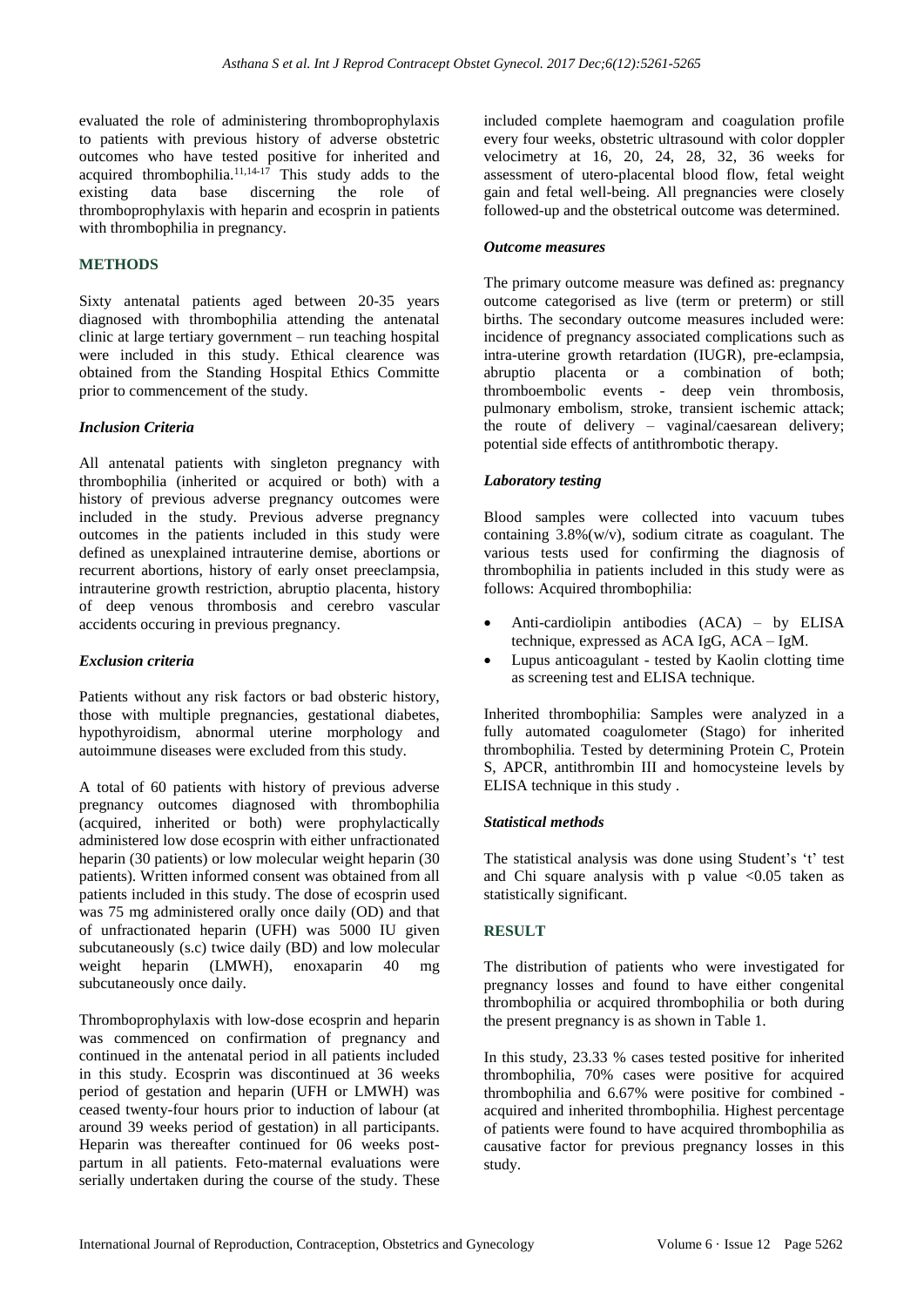| No. of adverse<br>pregnancy<br>outcomes in | <b>Inherited</b><br>thrombophilia |               | <b>Acquired</b><br>thrombophilia |               | <b>Combined inherited</b><br>and acquired<br>thrombophilia |               | <b>Total</b>   |               |
|--------------------------------------------|-----------------------------------|---------------|----------------------------------|---------------|------------------------------------------------------------|---------------|----------------|---------------|
| previous                                   | No. of                            | $\frac{0}{0}$ | No. of                           | $\frac{0}{0}$ | No. of                                                     | $\frac{0}{0}$ | No. of         | $\frac{0}{0}$ |
| pregnancy                                  | cases                             |               | cases                            |               | cases                                                      |               | cases          |               |
|                                            | 0                                 | (0)           | 9                                | (15)          | $\theta$                                                   | (0)           | Q              | (15)          |
|                                            | 11                                | (18.33)       | 17                               | (28.33)       | 3                                                          | (5)           | 31             | (51.67)       |
| 3                                          | 3                                 | (5)           | 12                               | (20)          |                                                            | (1.67)        | 16             | (26.67)       |
| $\geq$ 4                                   | $\theta$                          | (0)           | $\overline{4}$                   | (6.67)        | $\theta$                                                   | (0)           | $\overline{4}$ | (6.67)        |
| <b>Total</b>                               | 14                                | (23.33)       | 42                               | (70)          |                                                            | (6.67)        | 60             | (100)         |

#### **Table 1: Correlation of pregnancy losses in previous pregnancies with type of thrombophilia in this study.**

**Table 2: Obstetric outcomes of previous untreated pregnancies and the present treated pregnancy in this study.** 

| <b>Pregnancy</b>                                     | <b>Pregnancies</b>           |               |                            |               |               |           |
|------------------------------------------------------|------------------------------|---------------|----------------------------|---------------|---------------|-----------|
| losses and live                                      | Untreated (previous) (n=151) |               | Treated (present) $(n=60)$ |               | $\chi$ 2 test | 'P' Value |
| <b>births</b>                                        | No. of cases                 | $\frac{0}{0}$ | No. of cases               | $\frac{6}{9}$ |               |           |
| 1stTrimester<br>pregnancy losses                     | 113                          | (74.83)       | $\Omega$                   | (0)           | 93.68         | < 0.0001  |
| Pregnancy losses<br>$(in 2nd and 3rd)$<br>Trimester) | 23                           | (15.23)       |                            | (1.67)        | 6.55          | < 0.01    |
| Live births                                          | 15                           | (9.93)        | 59                         | (98.33)       | 151.26        | < 0.0001  |

Patients were treated with low-dose ecosprin (75 mg OD, orally) and injection heparin (UFH, 5000 IU,BD or enoxaparin 40 mg, OD) subcutaneously in the present pregnancy.

When the outcome of previous untreated pregnancies is compared to that of the present treated pregnancies, the positive obstetric outcome with therapy is evident (Table 2). Amongst the 60 patients included in present study who received thromboprophylaxis with ecosprin and heparin, 59 patients had a live birth  $(98.33\%; p < 0.0001)$ which is statistically highly significant. None of the patients included in this study received therapy with ecosprin and heparin in previous pregnancies.

# **Table 3: Pregnancy outcomes in patients with thrombophilia receiving thrombophylaxis with ecosprin and heparin during pregnancy.**

| <b>Pregnancy outcome</b> |                      |         |              |                 |                |                  |  |
|--------------------------|----------------------|---------|--------------|-----------------|----------------|------------------|--|
| <b>Preterm</b>           | <b>Term</b>          |         |              | <b>Abortion</b> |                | <b>Total</b>     |  |
| No. of cases             | No. of cases<br>$\%$ | $\%$    | No. of cases | $\%$            | No. of cases % |                  |  |
| (1.67)                   | 58                   | (96.66) |              | (1.67)          | 60             | 100 <sup>)</sup> |  |

 $\chi^2 = 2$ , P < 0.05

#### **Table 4: Distribution of obstetric complications in patients with thrombophilia who received thromboprophylaxis in pregnancy.**

| <b>Obstetric complication</b>                                       | No. of cases | $\frac{0}{0}$ |
|---------------------------------------------------------------------|--------------|---------------|
| <b>Gestational hypertension</b>                                     |              | 8.33          |
| <b>Intrauterine Growth Restriction</b><br>(IUGR)                    |              | 6.67          |
| <b>Gestational hypertension</b><br>+intrauterine growth restriction | 3            | 5             |
| Total                                                               | 14           | (23.33)       |

Fifth-eight of these patients who received thromboprophylaxis in the present pregnancy had term delivery, 01 patient had preterm delivery and 01 patient had abortion (live births  $98.33\%$ ; p <0.0001) (Table 3). Out of these 58 deliveries at term, 45 delivered vaginally, 13 were delivered by caesarean section at term and 01 underwent preterm caesarean section. The mean birth weight ranged between  $2.4 \text{ kg} \pm 0.29 - 2.69 \text{ kg} \pm 0.30$ .

Amongst the 60 patients included in the study, at total of 12 patients had obstetric complications during the course of the present pregnancy. Gestational hypertension occurred in 5 cases (8%), Intrauterine Growth Restriction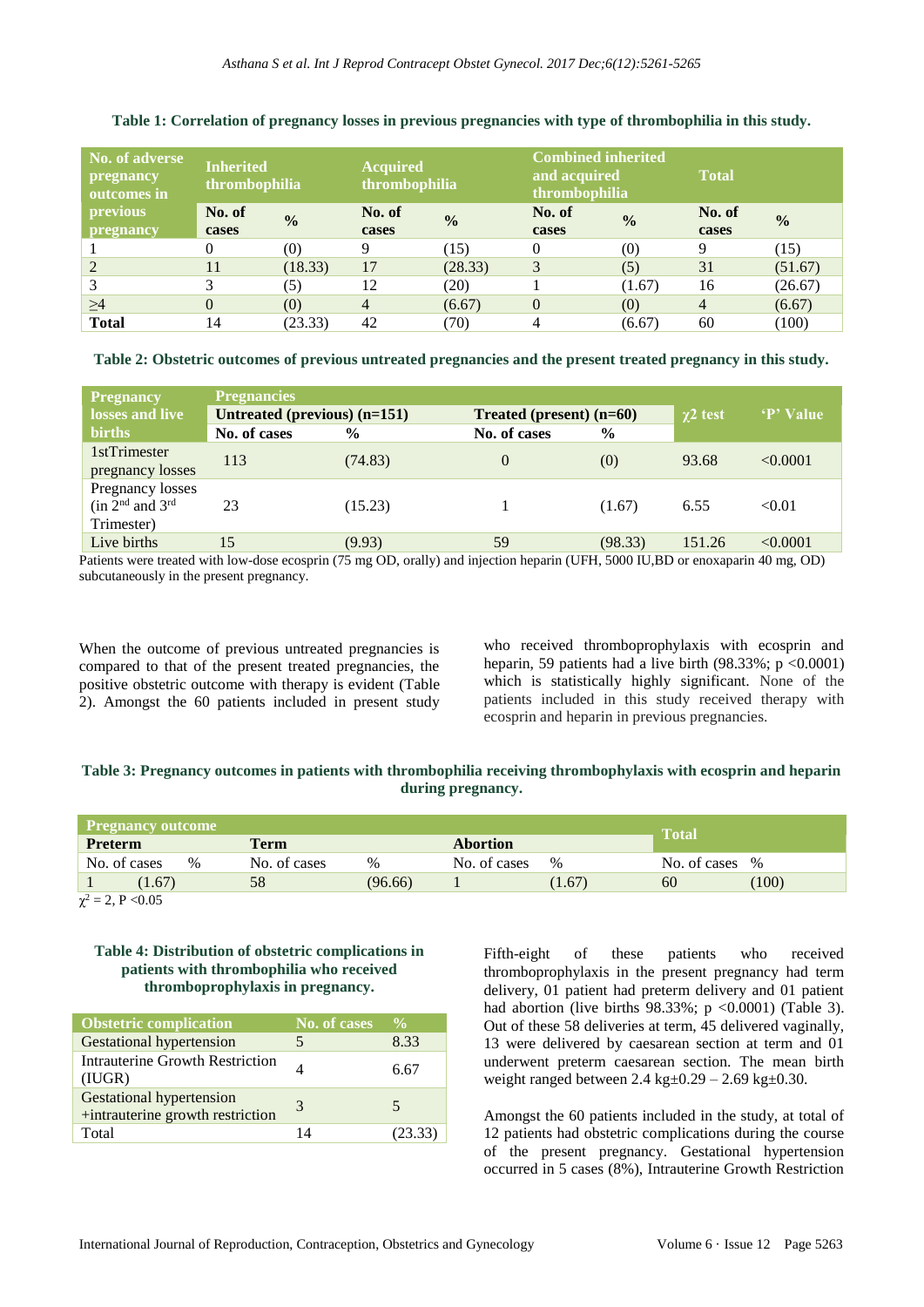(IUGR) in 4 cases (6.6%) and combination of both in 3 cases (5%) (Table 4).

#### **DISCUSSION**

Pregnancy is a thrombogenic state. It is this hypercoaguable condition that paves way to thrombotic events more often in pregnant population than in general population resulting in adverse outcomes like abortions or recurrent abortions, intraurine growth restriction, intrauterine fetal demise, placental abruption and preeclampsia.1-13 Hence, the evaluation and management of thrombophilia is imperative in women who have history of fetal loss/losses or adverse pregnancy outcomes.

Patients in our study group, with mean age of 21 to 25 years reflective of the prime reproductive age group, were evaluated for previous adverse pregnancy outcomes. It was revealed that 23.33 % cases tested positive for inherited thrombophilia, 70% cases were diagnosed with acquired thrombophilia and 6.67% were positive for combined - acquired and inherited thrombophilia. The highest percentage of cases were found to have acquired thrombophilia as causative factor for previous pregnancy losses. These 60 patients with history of previous pregnancy losses who were diagnosed with thrombophilia in the present study were administered low dose ecosprin and heparin (either unfractionated or low molecular weight) from the time of confirmation of pregnancy and continued on the same throughout the period of gestation. The overall percentage of live births in our study group was significantly higher after treatment with heparin and ecosprin (live birth% -  $98.33\%$ ; p < 0.0001). This supports the contention that administration of heparin and ecosprin improve obstetric outcomes in patients with thrombophilia.<sup>11,14-17</sup>

Studies conducted in the past have highlighted the increase in live birth rates after thromboprophylaxis in pregnancy with thrombophilia.18-21 A study by Carp H et al.<sup> $(18)$ </sup> (2003) in patients with inherited thrombophilia 26 of the 37 pregnancies in treated patients (70.2%) resulted in live births, compared with 21 of 48 (43.8%) in untreated patients (P < 0.02, OR 3.03, 95% CI 1.12-8.36) after thromboprophylaxis. Michael J Kupferminc (2003) pointed out that there was 14% reduction in fetal and/or neonatal death and reiterated that the combination of aspirin and heparin is effective in recurrent fetal loss in APS syndrome and could be considered for women with inherited thrombophilias and history of severe preeclampsia, IUGR, abruptio placentae or fetal loss. Brenner B et al (2003) found to have (75%) live births after therapy compared to 20% in previous pregnancies without antithrombotic therapy. Kupferminc MJ et al.<sup>19-21</sup> (2011) stated increased risk of adverse pregnancy outcome in patients with thrombophilia, but also concluded that heparin was beneficial as a treatment and prevention and resulting in live birth rates. Similarly, our study group which includes inherited, acquired and combination of both inherited and acquired thrombophilia also reveals significantly higher live births with therapy (live birth% -  $98.33\%$ ; p < 0.0001).

Various randomised control trials recommend administration of low dose ecosprin and heparin for treatment of pregnant women with Antiphospholipid Antibody  $(APLA)$  syndrome.<sup>11,16,22-24</sup> The benefit of the same treatment protocol as used in APLA syndrome is under evaluation for treatment of pregnant women with inherited thrombophilia. A few small uncontrolled trials or observational studies do favour antithrombotic therapy and ecosprin in pregnancies with inherited thrombophilia.18,21,25-27 However, the recommendation of antithrombotic therapy and ecosprin as a therapeutic option in pregnancy with inherited thrombophilia is still awaited for paucity of randomised control trials. In our study group, patients with either acquired or inherited thrombophilia had live births after treatment with heparin and ecosprin (live birth  $% -98.33\%; p < 0.0001$ ).

Placental vascular complications like intrauterine growth restriction, preeclampsia or both, abruptio placenta were monitored during pregnancy in our study. It was found that despite the treatment, amongst 60 patients included in our study group, 12 patients had antepartum complications of which 04 patients were diagnosed with intrauterine growth restriction, 05 patients gestational hypertension and 03 patients had combination of both. These patients were also aggressively monitored at regular intervals and resulted in live births. Following our treatment protocol no case of abruptio placenta, fetal or neonatal demise was observed. There was no instance of thromboembolic events such as deep vein thrombosis, pulmonary embolism, stroke, transient ischemic attack or heparin induced thrombocytopenia (HIT) in this study.

The authors acknowledge that due to the relatively small sample size of 60 patients used, the study may be inadequately powered to unequivocally establish the full impact of therapeutic measures undertaken on the obstetric outcomes in this study. Nevertheless, this study adds to the existing database and could be the precursor of further research in this field towards formulation of larger, multi-centric randomized controlled trials in future.

# **CONCLUSION**

Present study reveals that prophylaxis with low dose ecosprin and heparin administered to patients with thrombophilia with history of previous recurrent pregnancy losses resulted in a significantly improved obstetric outcome in terms of a significantly higher number of live births. This study confirms that a definite role of thromboprophylaxis exists in the management of pregnancies with acquired thrombophilia and suggests its plausible role in those with inherited thrombophilia. Larger, multicentre trials and definitive guidelines are needed to further elaborate on the role of